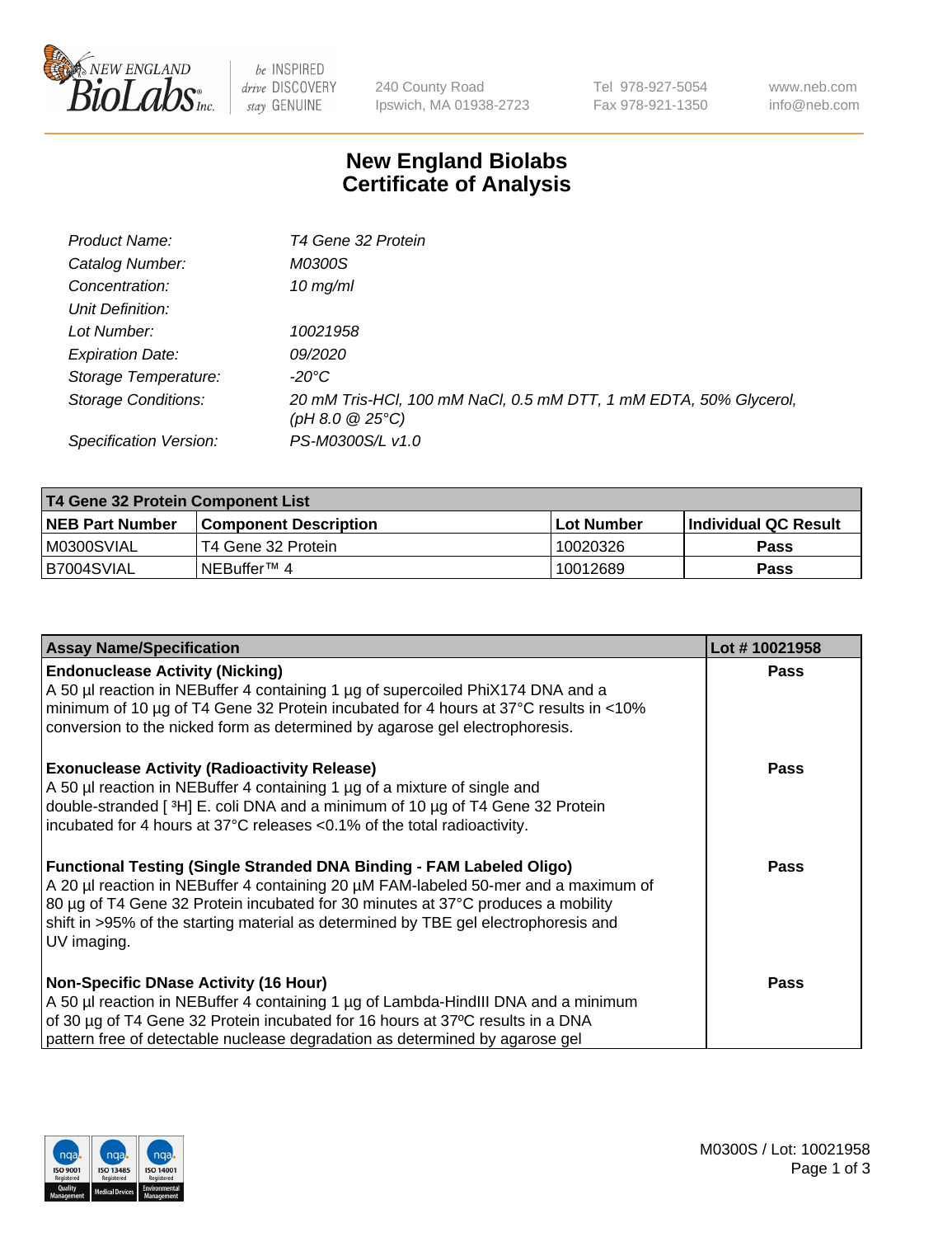

be INSPIRED drive DISCOVERY stay GENUINE

240 County Road Ipswich, MA 01938-2723 Tel 978-927-5054 Fax 978-921-1350

www.neb.com info@neb.com

| <b>Assay Name/Specification</b>                                                                                                                                                                                                                                                                                                                                                                             | Lot #10021958 |
|-------------------------------------------------------------------------------------------------------------------------------------------------------------------------------------------------------------------------------------------------------------------------------------------------------------------------------------------------------------------------------------------------------------|---------------|
| electrophoresis.                                                                                                                                                                                                                                                                                                                                                                                            |               |
| <b>Phosphatase activity (FAM Labeled Oligo)</b><br>A 50 ul reaction in CutSmart® Buffer containing a 20 nM solution of a fluorescent<br>internal labeled oligonucleotide with a 5' phosphate and a minimum of 10 µg of T4<br>Gene 32 Protein incubated for 16 hours at 37°C yields <5% degradation as determined<br>by capillary electrophoresis.                                                           | Pass          |
| <b>Protein Concentration (A280)</b><br>The concentration of T4 Gene 32 Protein is 10 mg/ml +/- 10% as determined by UV<br>absorption at 280 nm. Protein concentration is determined by the Pace method using<br>the extinction coefficient of 39,670 and molecular weight of 33,506 daltons for T4<br>Gene 32 Protein (Pace, C.N. et al. (1995) Protein Sci., 4, 2411-2423).                                | <b>Pass</b>   |
| <b>Protein Purity Assay (SDS-PAGE)</b><br>T4 Gene 32 Protein is ≥ 99% pure as determined by SDS-PAGE analysis using Coomassie<br>Blue detection.                                                                                                                                                                                                                                                            | <b>Pass</b>   |
| qPCR DNA Contamination (E. coli Genomic)<br>A minimum of 10 µg of T4 Gene 32 Protein is screened for the presence of E. coli<br>genomic DNA using SYBR® Green qPCR with primers specific for the E. coli 16S rRNA<br>locus. Results are quantified using a standard curve generated from purified E. coli<br>genomic DNA. The measured level of E. coli genomic DNA contamination is ≤ 1 E. coli<br>genome. | <b>Pass</b>   |
| <b>RNase Activity Assay (2 Hour Digestion)</b><br>A 10 µl reaction in NEBuffer 4 containing 40 ng of fluorescein labeled RNA<br>transcript and a minimum of 10 µg of T4 Gene 32 Protein incubated for 2 hours at<br>37°C results in no detectable degradation of the RNA as determined by gel<br>electrophoresis using fluorescent detection.                                                               | <b>Pass</b>   |
| <b>RNase Activity (Extended Digestion)</b><br>A 10 µl reaction in NEBuffer 4 containing 40 ng of fluorescein labeled RNA<br>transcript and a minimum of 10 µg of T4 Gene 32 Protein is incubated at 37°C. After<br>incubation for 16 hours, >90% of the substrate RNA remains intact as determined by<br>gel electrophoresis using fluorescent detection.                                                   | Pass          |
| <b>Single Stranded DNase Activity (FAM-Labeled Oligo)</b><br>A 50 µl reaction in CutSmart® Buffer containing a 20 nM solution of a fluorescent<br>internal labeled oligonucleotide and a minimum of 10 µg of T4 Gene 32 Protein<br>incubated for 16 hours at 37°C yields <5% degradation as determined by capillary<br>electrophoresis.                                                                     | <b>Pass</b>   |